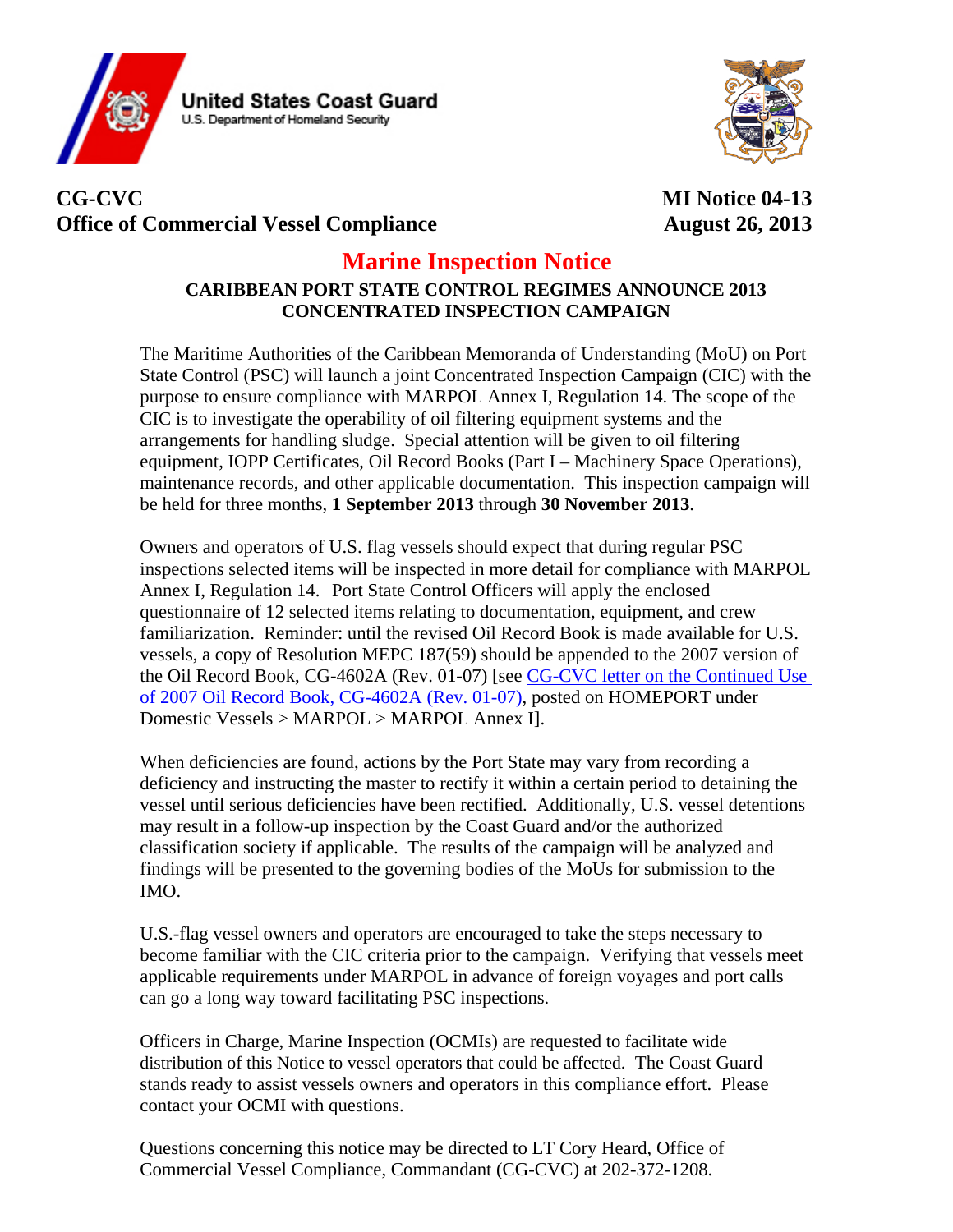

MARPOL ANNEX I

## **CIC QUESTIONNAIRE**

|                  | Does the vessel have Oil Filtering Equipment (OFE) on board?                 |    |    |  |
|------------------|------------------------------------------------------------------------------|----|----|--|
| <b>YES</b>       | NO                                                                           | ΝA | NI |  |
| <b>REMARK(S)</b> |                                                                              |    |    |  |
|                  |                                                                              |    |    |  |
|                  |                                                                              |    |    |  |
|                  |                                                                              |    |    |  |
|                  | Does the vessel's OFE system have an alarm and an automatic stopping device? |    |    |  |
| YES              | ΝO                                                                           | ΝA | ΝI |  |
| <b>REMARK(S)</b> |                                                                              |    |    |  |
|                  |                                                                              |    |    |  |
|                  |                                                                              |    |    |  |
|                  |                                                                              |    |    |  |
|                  | Is the OFE equipment type approved according to the IOPP certificate?        |    |    |  |
| <b>YES</b>       | <b>NO</b>                                                                    | ΝA | ΝI |  |
| REMARK(S)        |                                                                              |    |    |  |
|                  |                                                                              |    |    |  |
|                  |                                                                              |    |    |  |
|                  |                                                                              |    |    |  |
|                  |                                                                              |    |    |  |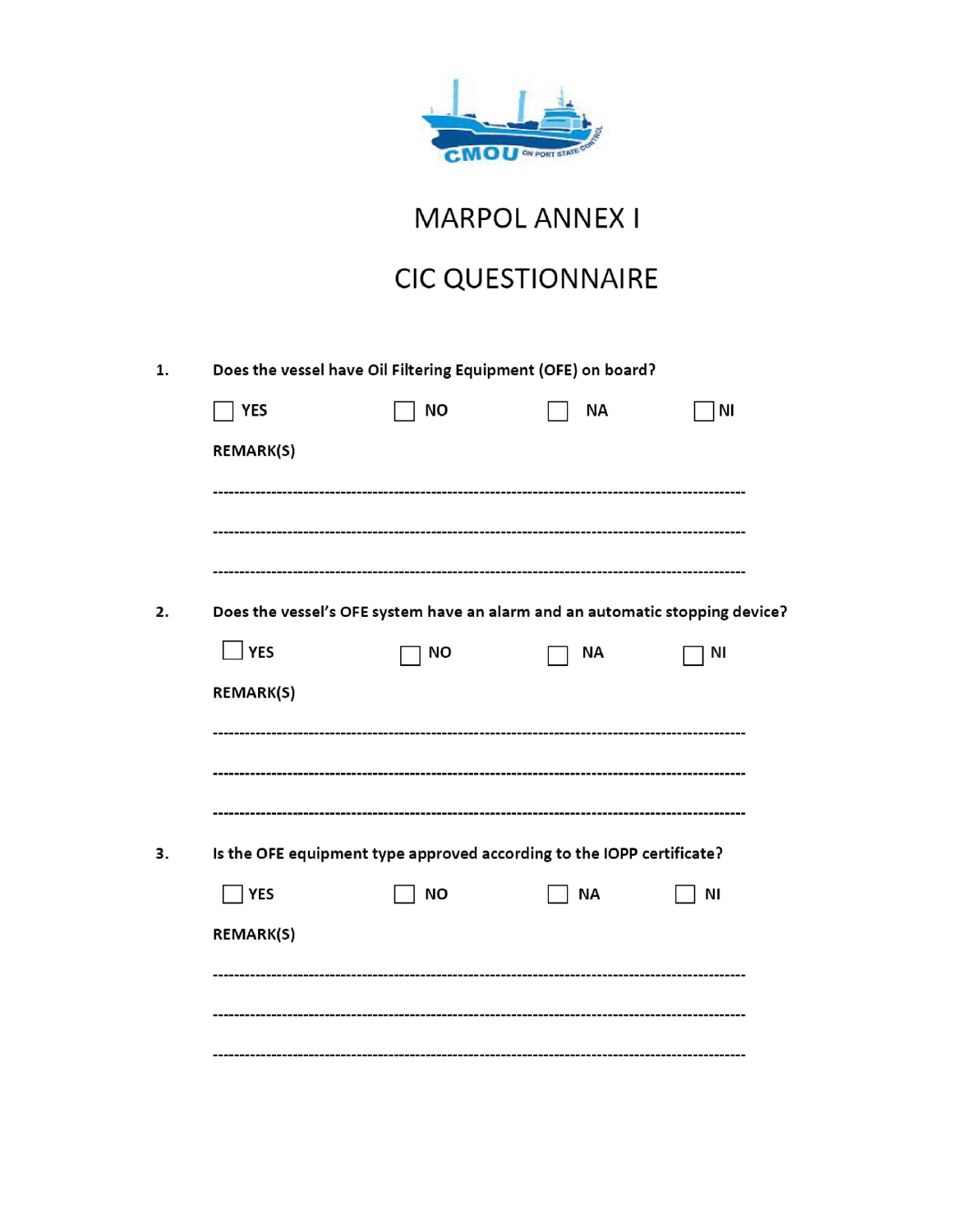| ΝO        | <b>NA</b>       | ΝI                                                                                                                                                                                                    |
|-----------|-----------------|-------------------------------------------------------------------------------------------------------------------------------------------------------------------------------------------------------|
|           |                 |                                                                                                                                                                                                       |
|           |                 |                                                                                                                                                                                                       |
|           |                 |                                                                                                                                                                                                       |
|           |                 |                                                                                                                                                                                                       |
|           |                 |                                                                                                                                                                                                       |
|           |                 |                                                                                                                                                                                                       |
| <b>NO</b> | <b>NA</b>       | ΝI                                                                                                                                                                                                    |
|           |                 |                                                                                                                                                                                                       |
|           |                 |                                                                                                                                                                                                       |
|           |                 |                                                                                                                                                                                                       |
|           |                 |                                                                                                                                                                                                       |
|           |                 |                                                                                                                                                                                                       |
|           |                 | ΝI                                                                                                                                                                                                    |
|           |                 |                                                                                                                                                                                                       |
|           |                 |                                                                                                                                                                                                       |
|           |                 |                                                                                                                                                                                                       |
|           |                 |                                                                                                                                                                                                       |
|           |                 |                                                                                                                                                                                                       |
|           |                 |                                                                                                                                                                                                       |
|           | <b>NA</b>       | <b>NI</b>                                                                                                                                                                                             |
|           |                 |                                                                                                                                                                                                       |
|           |                 |                                                                                                                                                                                                       |
|           |                 |                                                                                                                                                                                                       |
|           |                 |                                                                                                                                                                                                       |
|           | NO<br><b>NO</b> | Is the 3-way-valve or stopping device functioning?<br>Is the OFE-system free of illegal by-passes?<br>ΝA<br>Is the incinerator suitable for burning oil residues been marked in the IOPP certificate? |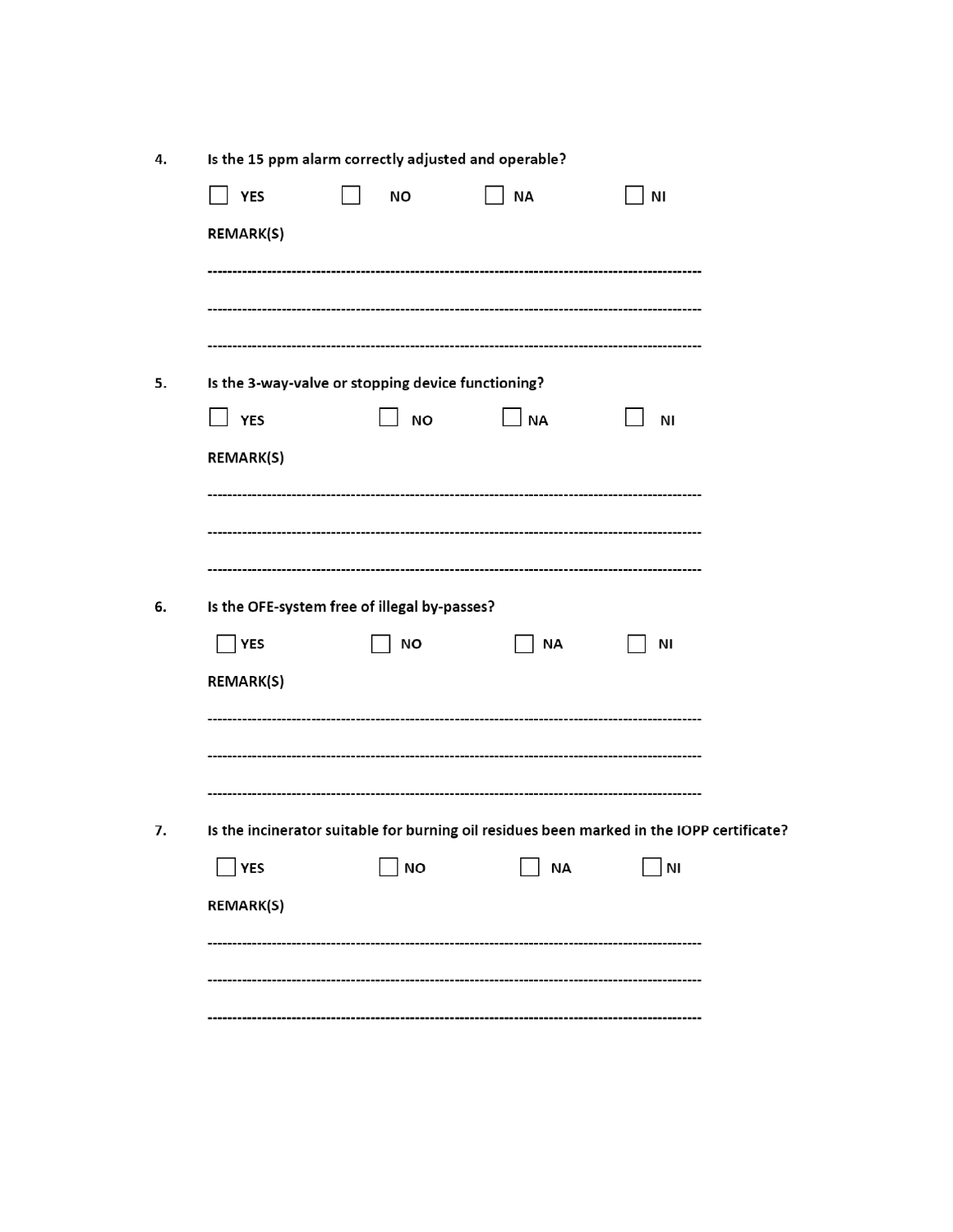|                  | Is the auxiliary boiler suitable for burning oil residues been marked in the IOPP certificate? |                                                                    |                                                                                              |
|------------------|------------------------------------------------------------------------------------------------|--------------------------------------------------------------------|----------------------------------------------------------------------------------------------|
| <b>YES</b>       | <b>NO</b>                                                                                      | <b>NA</b>                                                          | <b>NI</b>                                                                                    |
| REMARK(S)        |                                                                                                |                                                                    |                                                                                              |
|                  |                                                                                                |                                                                    |                                                                                              |
|                  |                                                                                                |                                                                    |                                                                                              |
|                  |                                                                                                |                                                                    |                                                                                              |
|                  |                                                                                                | Are the sludge tanks free of illegal direct connections overboard? |                                                                                              |
| <b>YES</b>       | NO                                                                                             | <b>NA</b>                                                          | ΝI                                                                                           |
| <b>REMARK(S)</b> |                                                                                                |                                                                    |                                                                                              |
|                  |                                                                                                |                                                                    |                                                                                              |
|                  |                                                                                                |                                                                    |                                                                                              |
|                  |                                                                                                |                                                                    |                                                                                              |
|                  |                                                                                                |                                                                    |                                                                                              |
| facilities?      |                                                                                                |                                                                    | Has the sludge pipeline a standard discharge connection to enable pipes of reception         |
| YES              | <b>NO</b>                                                                                      | <b>NA</b>                                                          | ΝI                                                                                           |
| <b>REMARK(S)</b> |                                                                                                |                                                                    |                                                                                              |
|                  |                                                                                                |                                                                    |                                                                                              |
|                  |                                                                                                |                                                                    |                                                                                              |
|                  |                                                                                                |                                                                    |                                                                                              |
|                  |                                                                                                |                                                                    |                                                                                              |
|                  |                                                                                                |                                                                    |                                                                                              |
|                  |                                                                                                |                                                                    | If sludge has not been discharged into port reception facilities, has the incinerator or the |
|                  | auxiliary boiler been used for burning sludge on board?                                        |                                                                    |                                                                                              |
| <b>YES</b>       | <b>NO</b>                                                                                      | <b>NA</b>                                                          | ΝI                                                                                           |
|                  |                                                                                                |                                                                    |                                                                                              |
| REMARK(S)        |                                                                                                |                                                                    |                                                                                              |
|                  |                                                                                                |                                                                    |                                                                                              |